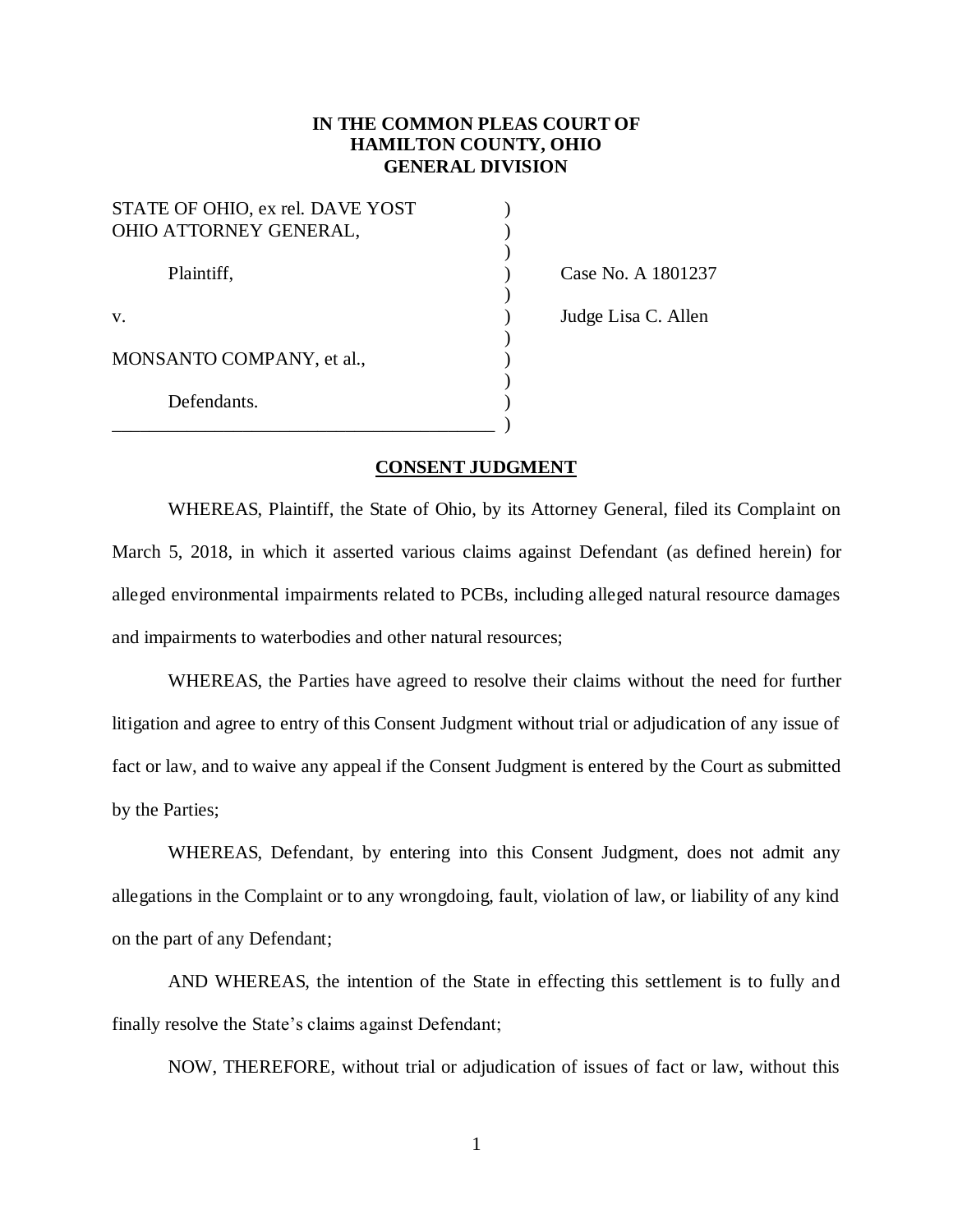Consent Judgment constituting evidence against Defendant, and upon consent of Defendant, the Court finds that there is good and sufficient cause to enter this Consent Judgment, and that it is therefore ORDERED, ADJUDGED, AND DECREED:

#### **I. DEFINITIONS**

1. As used in this Consent Judgment, the following terms shall have the defined meanings set forth below.

2. "Action" means the case captioned *State of Ohio v. Monsanto Co., et al.*, Case No. A 1801237, filed in the Common Pleas Court of Hamilton County, Ohio.

3. "CERCLA means the federal Comprehensive Environmental Response, Compensation, and Liability Act, 42 U.S.C. §§ 9601 *et seq*.

4. "Court" means the Common Pleas Court of Hamilton County, Ohio.

5. "Defendant" means Monsanto Company, Solutia, Inc., and Pharmacia LLC (the former Monsanto Company), including each and all past, present, or future, direct or indirect, predecessors, successors (including but not limited to successors by merger or acquisition), parents (including intermediate parents and ultimate parents, including Bayer AG, Pfizer Inc., and Eastman Chemical Company), subsidiaries, affiliated or related companies, divisions, partnerships, and joint ventures; and any past, present, or future officer, director, member, shareholder, employee, partner, trustee, representative, agent, servant, insurer, attorney, predecessor, successor, or assignee of any of the above.

6. "Effective Date" means the date on which the Court enters this Consent Judgment and dismisses the Action with prejudice.

7. "Mandamus Actions" means the action captioned *Shonebarger v. Ohio Environmental Protection Agency*, Case No. 19-AP-000273, in the District Court of Appeals for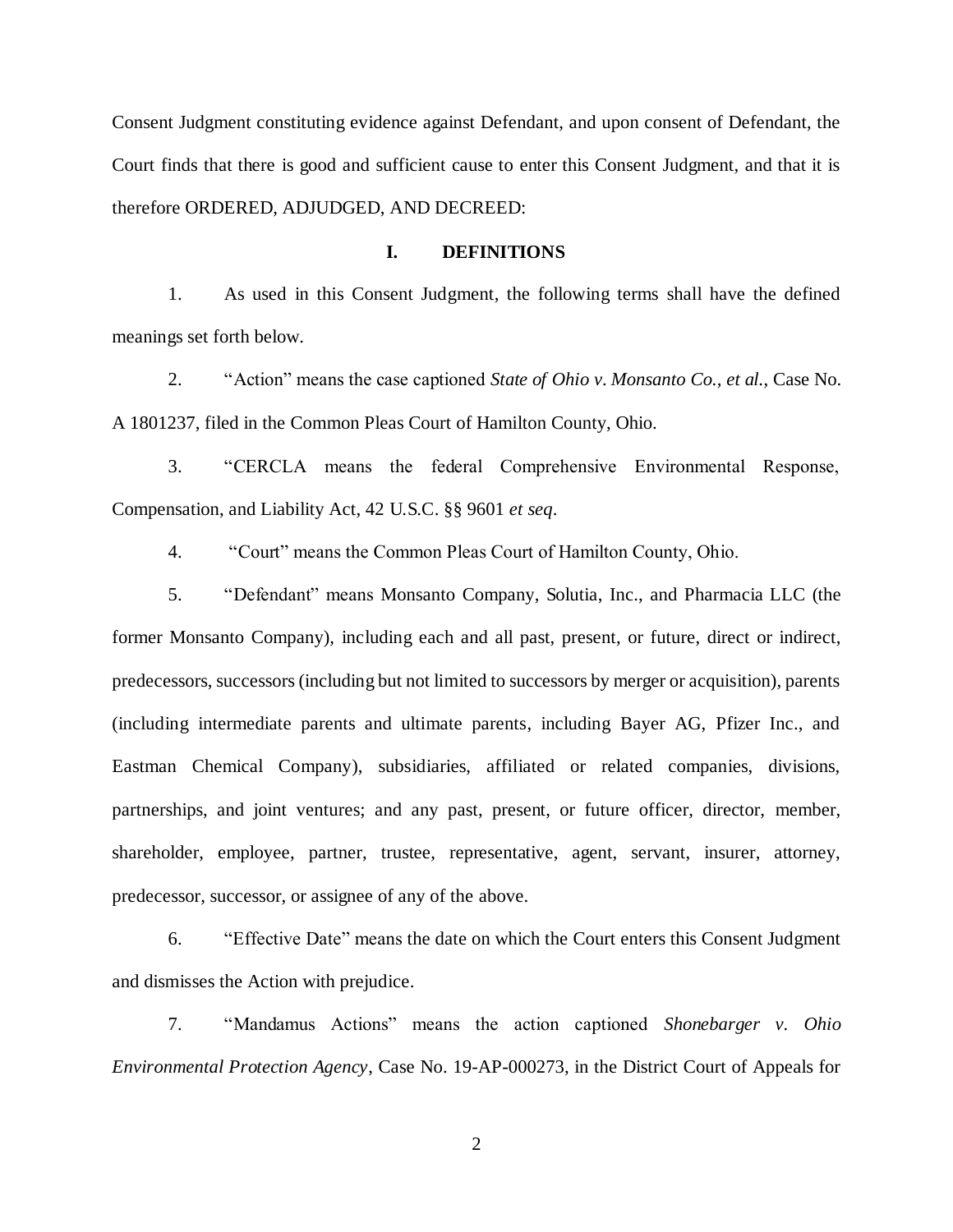the Tenth District, Franklin County, Ohio and the action captioned *Shonebarger v. Ohio Department of Natural Resources*, Case No. 20-AP-000601, in the District Court of Appeals for the Tenth District, Franklin County, Ohio.

8. "Parties" means Plaintiff and Defendant.

9. "PCBs" means polychlorinated biphenyls.

10. "Person" means an individual, corporation, partnership, limited partnership, association, joint stock company, estate, legal representative, trust, unincorporated association, business, legal entity, government or any political subdivision or agency thereof.

11. "Plaintiff" means the State of Ohio.

12. "Public Records Requests" means any public records requests or subpoenas related in any way to the Action issued by Defendant or on Defendant's behalf, including the public records requests that are the subject of the Mandamus Actions.

13. "Released Claims" means all claims, demands, rights, damages, obligations, suits, debts, liens, contracts, agreements, and causes of action of every nature and description whatsoever, ascertained or unascertained, suspected or unsuspected, existing now or arising in the future, whether known or unknown, both at law and in equity, which were or could have been alleged related to the Defendant's manufacture, sale, testing, disposal, release, marketing or management of PCBs, including but not limited to any and all claims based upon or related in any way to the subject of the Action or this Consent Judgment and any and all claims related to the alleged presence of or damage caused by PCBs in the environment, groundwater, stormwater, stormwater and wastewater drainage systems, waterbodies, sediment, soil, air, vapor, natural resources, fish and/or wildlife within the State, and regardless of the legal theory or type or nature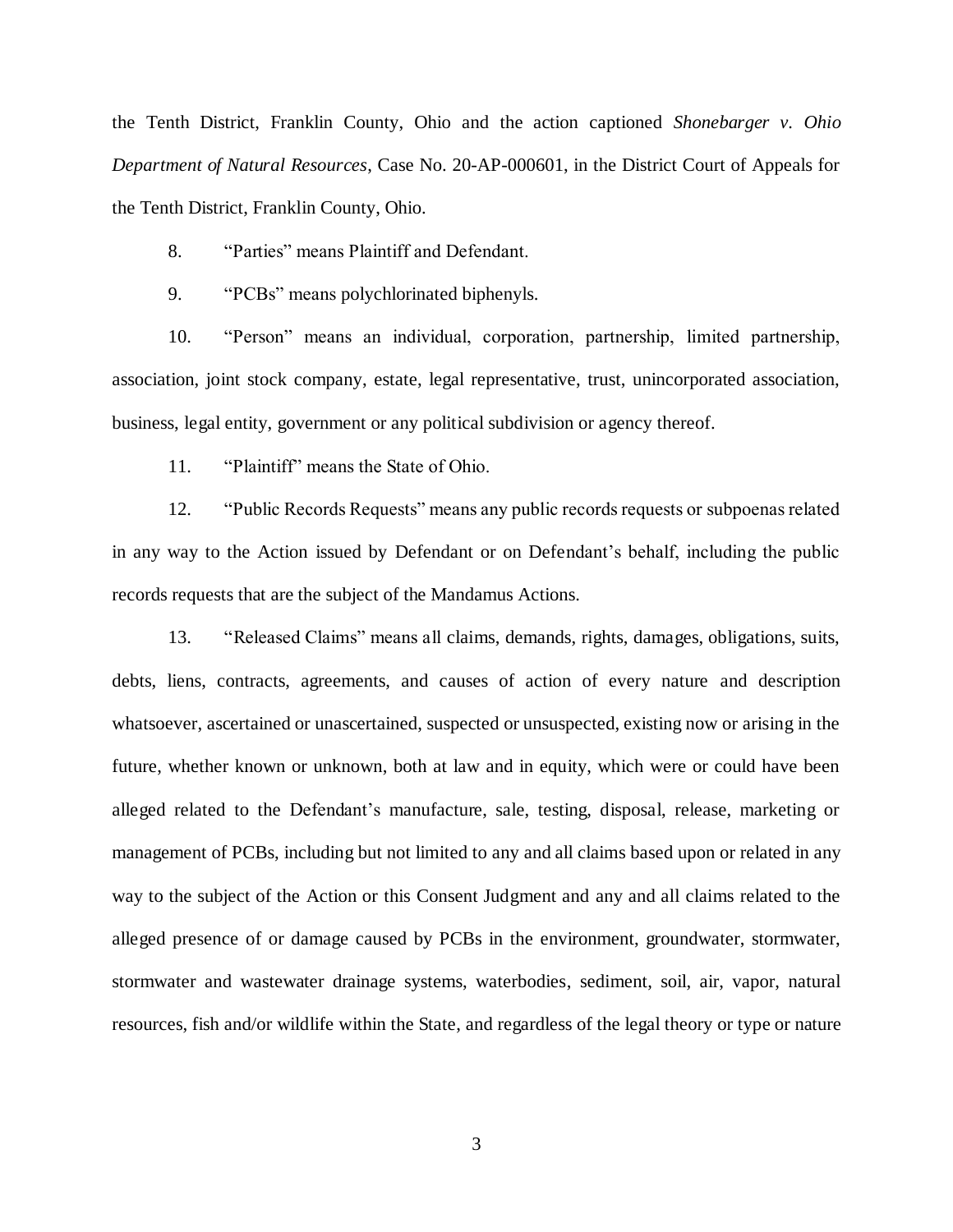of damages claimed. "Released Claims" also include any claim for attorneys' fees, expenses, or costs under state or federal law.

14. "Released Persons" means Defendant and any Affiliate of Defendant, including but not limited to Bayer AG, Pfizer, Inc., and Eastman Chemical. "Affiliate" means each and all past, present, or future, direct or indirect, predecessors, successors (including but not limited to successors by merger or acquisition), parents (including intermediate parents and ultimate parents), subsidiaries, affiliated or related companies, divisions, partnerships, and joint ventures; and any past, present, or future officer, director, shareholder, employee, partner, trustee, representative, agent, servant, insurer, attorney, predecessor, successor, or assignee of any of the above.

15. "Releasing Persons" means the State.

16. "Settlement Funds" means the amount to be paid by Monsanto Company, on behalf of the entities described in Paragraphs 5 and 14, to the State pursuant to Section III, below.

17. "State," for purposes of this Consent Judgment, means the State of Ohio and each of its officers acting in their official capacities, agencies, departments, boards, and commissions and any predecessor, successor, or assignee of any of the above.

18. Nothing in this Consent Judgment constitutes an admission or waives any arguments with respect to the extent or scope of the powers and authorities of, respectively, the Attorney General's Office, the Governor's Office, or the State proceeding in its capacity as *parens patriae* made by the Parties or the state agencies in this Action or other proceedings.

#### **II. JURISDICTION AND VENUE**

19. This Court has jurisdiction over the subject matter of this Action pursuant to R.C. § 2305.01. Defendant stipulates to the personal jurisdiction, subject matter jurisdiction, and venue of this Court for the purposes of the entry, modification and enforcement of this Consent Judgment.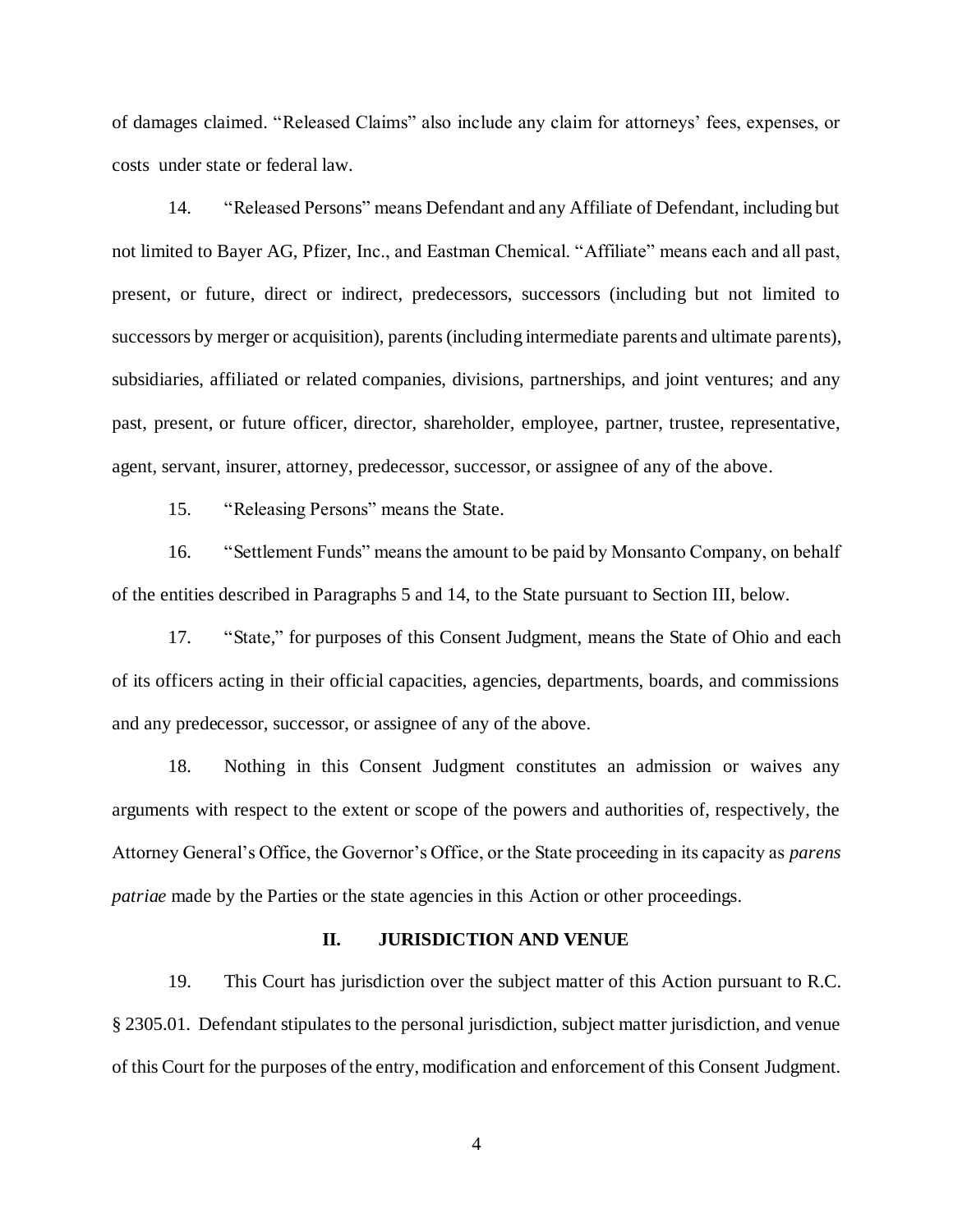### **III. PAYMENT OF SETTLEMENT FUNDS**

20. Within sixty (60) days of the Effective Date, Monsanto Company, on behalf of the entities described in Paragraphs 5 and 14, shall pay the State, as full and final settlement of the Action, the sum of eighty million dollars (\$80,000,000.00).

21. Payment of the Settlement Funds shall be made by electronic funds transfer pursuant to signed wiring instructions from the Ohio Attorney General's Office.

22. The Settlement Funds, after fees, expenses, and costs, shall be allocated by the State to the Natural Resource Damages Fund in accordance with R.C. 3734.282 and to the Environmental Protection Remediation Fund in accordance with R.C. 3734.281. Nothing prohibits the transfer of monies between these two funds with authorization. The Settlement Funds shall be used for the purpose of the planning, design, and construction of environmental projects, including but not limited to source controls, remedial measures, and other actions that address environmental harm or benefit public health. Priority shall be given to environmental projects that address impacts to waterways and drinking water sources from PCBs. Environmental projects shall include project strategies that are long-term, sustainable, science-based, and cost-effective, may include grants for innovation, research, and education related to source controls, remedial measures, and associated actions, and may also include reimbursement of past remedial project expenditures but only if they were consistent with these project strategies.

#### **IV. RELEASES AND COVENANT NOT TO SUE**

23. In exchange for the payment of the Settlement Funds, the Releasing Persons hereby fully and finally release and discharge the Released Persons, and each of them, from the Released Claims.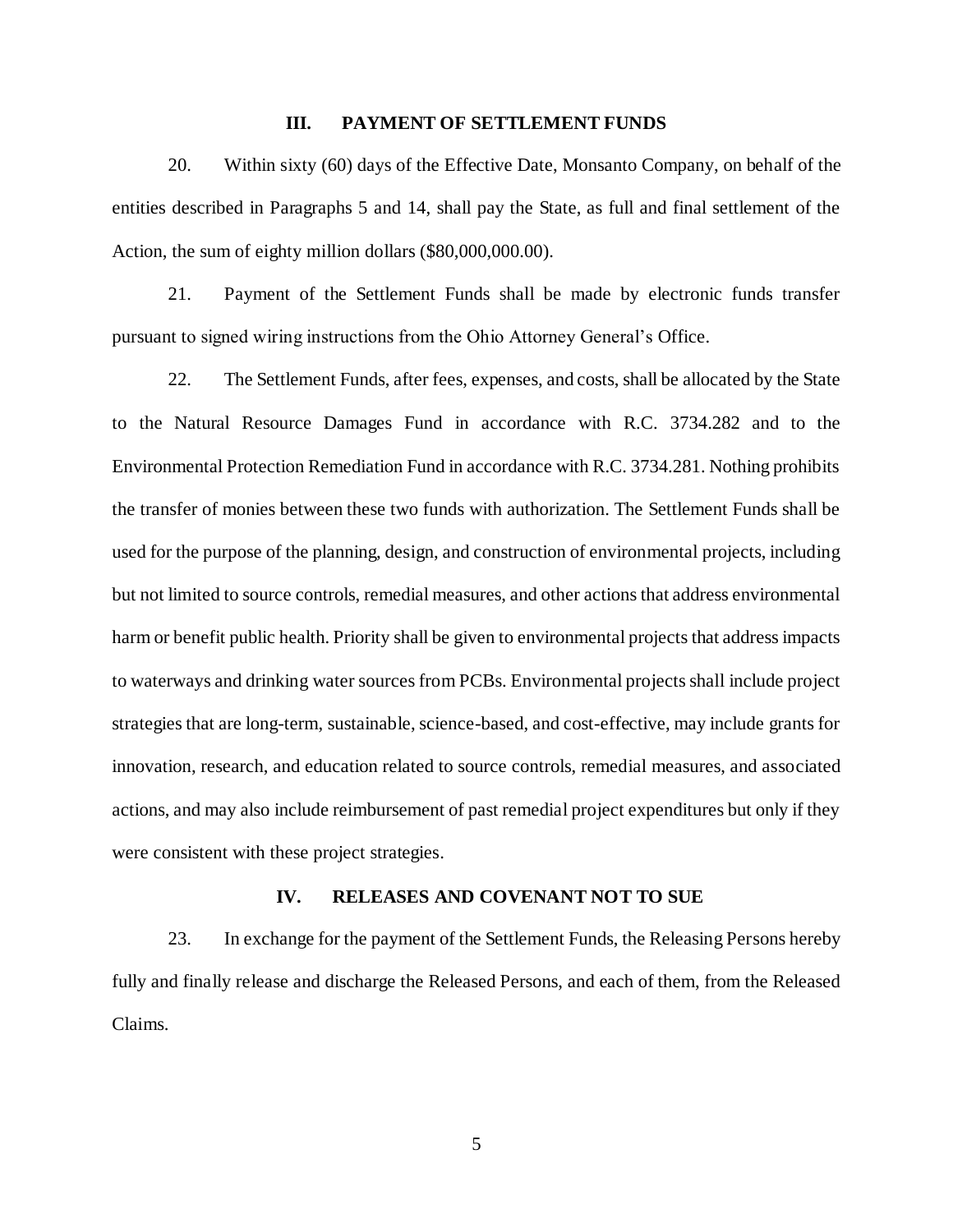24. Additionally, the Releasing Persons hereby covenant not to sue or take any other civil or administrative action against any Released Person for any Released Claim.

25. The Released Persons are entitled to protection from contribution and/or indemnity actions or claims asserted against them by any Person or Persons who are not parties to this Consent Judgment to the fullest extent provided or allowable under any provision of applicable federal, state, or local law, including but not limited to CERCLA § 113(f)(2), 42 U.S.C. § 9613(f)(2), and R.C. § 2307.28, for the matters addressed in this Consent Judgment and for all Released Claims. Nothing in this Consent Judgment shall prevent the State from taking action against any third party who is not a party to, or a Released Person under, this Consent Judgment.

26. The Parties agree and acknowledge that this Consent Judgment was entered into in good faith and the amount of the Settlement Funds is reasonable as of the Effective Date.

27. Defendant releases any claim(s) arising from PCB contamination, regardless of legal theory or type or nature of damages claimed, that it has alleged or could allege against the State.

28. Within ten (10) days of the Effective Date, Defendant agrees to dismiss with prejudice the Mandamus Actions and withdraw the pending Public Records Requests and further agrees to release any claim(s) arising from the Public Records Requests, including, but not limited to, any claim for costs or attorneys' fees, that it has alleged or could allege against the State, including its officers acting in their official capacities, agencies, departments, boards, and commissions or assignee of any of the above.

#### **V. OTHER TERMS**

29. If the Court does not enter this Consent Judgment, it shall become null and void and of no further force and effect. In such instance, this Consent Judgment and any negotiations,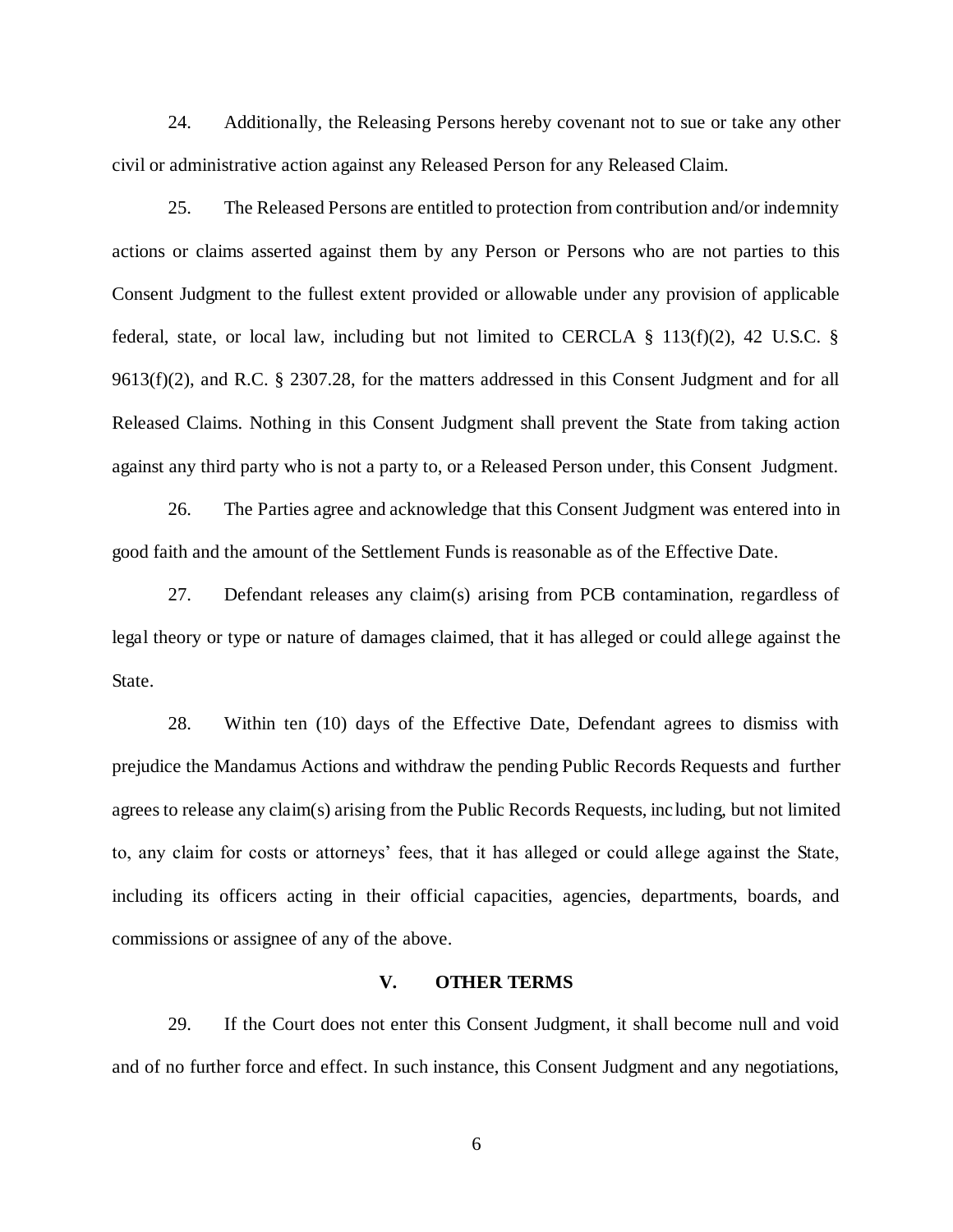statements, communications, proceedings, and pleadings relating thereto, and the fact that the Parties agreed to the Consent Judgment, shall be without prejudice to the rights of Plaintiff or Defendant, shall not be used for any purpose whatsoever in any subsequent proceeding in this Action or in any other action in any court or tribunal, and shall not be construed as an admission or concession by any Party of any fact, matter, or allegation. In the event that this Consent Judgment does not become effective, Plaintiff and Defendant shall be restored without prejudice to their respective positions as if this Consent Judgment had not been agreed upon.

30. Each Party to this litigation shall bear its own attorneys' and expert fees and costs.

31. For purposes of the identification requirement of Section 162(f)(2)(A)(ii) of the Internal Revenue Code, 26 U.S.C. § 162(f)(2)(A)(ii), payment of the Settlement Funds pursuant to Section III of this Consent Judgment is restitution or for remediation of property or both. The State agrees to file any returns required by the Internal Revenue Service or other tax authorities reporting on payment of the Settlement Funds consistent with this Paragraph 31.

32. This Consent Judgment represents the complete agreement as to each and every term agreed to by and among the Plaintiff and Defendant. The settlement contemplated by this Consent Judgment is not subject to any condition not expressly provided for herein, and there exist no collateral or oral agreements relating to the subject matter of this Consent Judgment. In entering into this Consent Judgment, no Party has made or relied on any warranty, promise, inducement or representation not specifically set forth herein.

33. The provisions of this Consent Judgment shall be construed in accordance with the laws of the State of Ohio, without regard to conflict of law principles.

34. This Consent Judgment shall be binding according to its terms upon, and inure to the benefit of, Plaintiff and Defendant.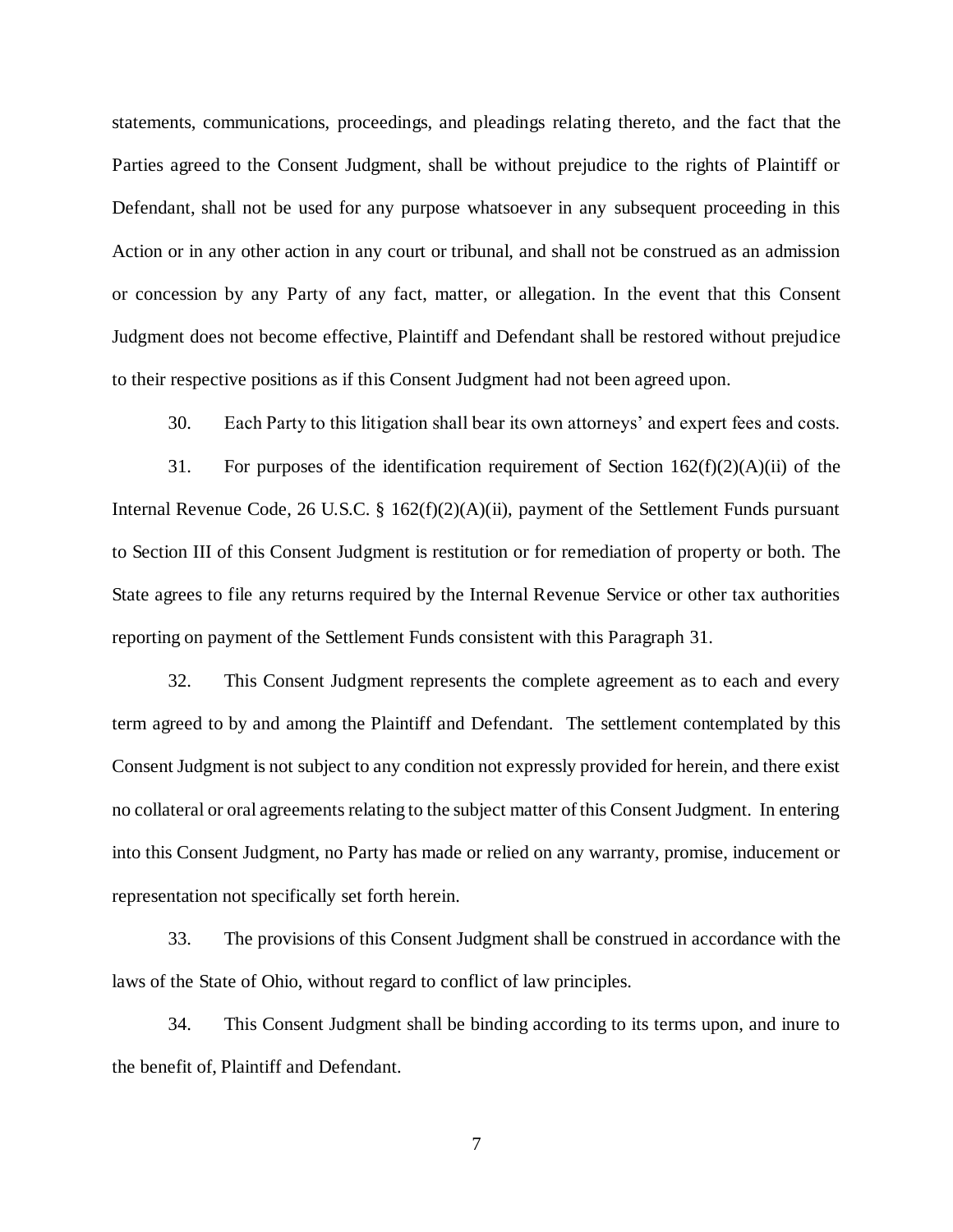35. The failure of Plaintiff or Defendant to exercise any rights under this Consent Judgment shall not be deemed a waiver of any right or any future rights.

36. The headings in this Consent Judgment are for the convenience of the reader only and shall not affect the meaning or interpretation of this Consent Judgment.

37. None of the Parties shall be considered to be the primary drafter of this Consent Judgment or any provision hereof for the purpose of any rule of interpretation or construction that might cause any provision to be construed against the drafter.

38. This Court retains jurisdiction of this Consent Judgment to enforce its terms. The Parties may jointly seek to modify the terms of this Consent Judgment, subject to the approval of the Court. This Consent Judgment may be modified only by order of this Court.

39. Under Rule 58 of the Ohio Rules of Civil Procedure, upon signing of this Consent Judgment by the Court, the Clerk is directed to enter it upon the journal. Within three (3) days of entering the judgment upon the journal, the Clerk is directed to serve upon all Parties notice of the judgment and its date of entry upon the journal in the manner prescribed by Civ. R. 5(B) and note the service in the appearance docket. The failure of the Clerk to serve notice does not affect the validity of this Consent Judgment.

SO ORDERED this \_\_\_ day of \_\_\_\_\_\_\_\_\_\_\_\_\_\_\_, 2022.

## **HONORABLE LISA C. ALLEN**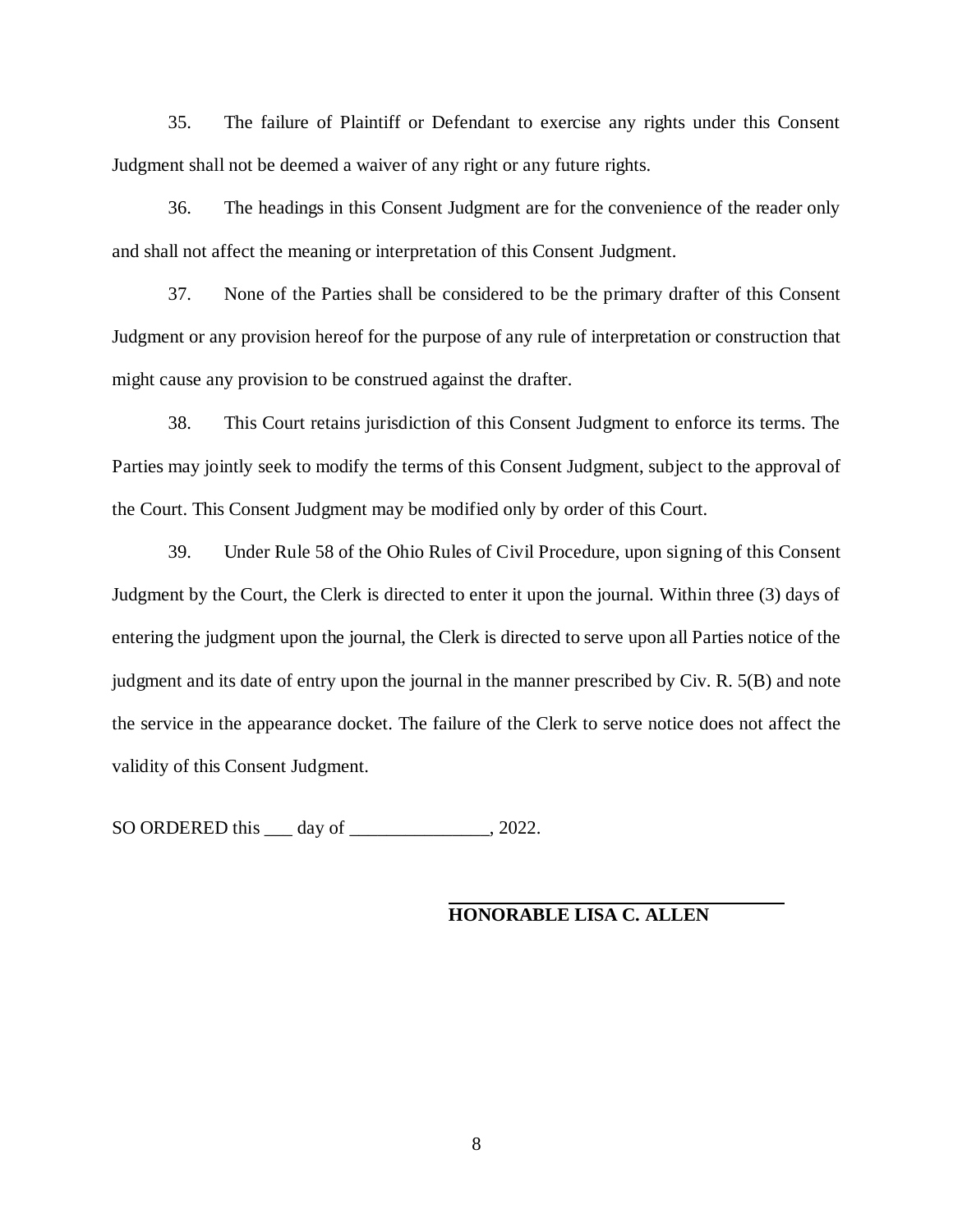## APPROVED AND AGREED TO BY:

ò,

**DAVE YOST** OHIO ATTORNEY GENERAL つ 。  $S/$ 

**EMILY SIMMONS TAPOCSI (0082519) MARK J. NAVARRE (0013674) GREGG H. BACHMANN (0039531) Assistant Attorneys General Environmental Enforcement Section** 30 East Broad Street, 25th Floor Columbus, Ohio 43215  $(614)$  466-2766

On behalf of the State

Date:  $32$ 2022